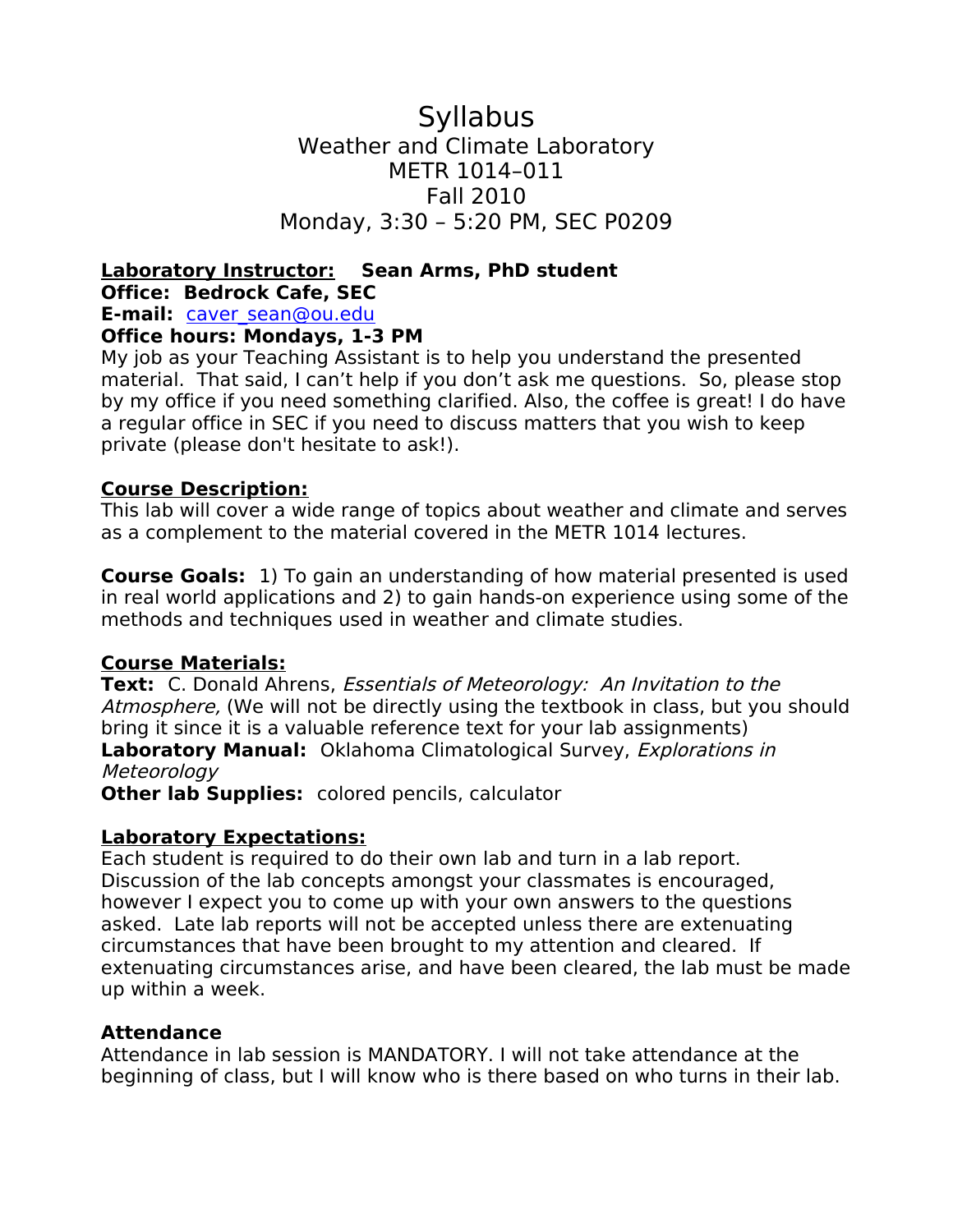I will not accept a lab turned in by a friend. In order to turn in a lab you yourself must hand it in.

If you need to miss a lab due to athletic or religious reasons please inform me as soon as possible, but by no later than one week prior to the missed class. It may be possible for you to attend an alternate lab session, but this first must be cleared with the proper teaching assistant. I understand that sometimes you will need to miss a lab due to illness or unavoidable circumstances (ex. A death in the family) and will not be able to provide the required one week notice. Please let me know as soon as possible and other arrangements can be made for you to receive credit for your lab. Asking to turn in lab 3 a week before our final lab will not fly too far.

## **Lab Structure**

We will start each lab promptly at the stated starting time. Please make your best effort to not come in late as it disrupts the class. Be sure to come prepared. This means bringing a pencil, eraser, calculator, and sometimes colored pencils to each class. I will give a brief introduction to each lab before you start on your assignment, and this is a good time to ask questions if you have any.

Labs are to be completed in class only. The two hours allotted to class should be sufficient to complete each lab, so please use your time effectively. Labs are due at the end of each lab period.

DO NOT WORK ON THE LAB EXERCISE BEFORE CLASS!! This will be considered a form of cheating, and will result in a score of zero on that particular lab. Plus, this is the one lab where you can be somewhat of a slacker – you will be able to do all of the lab work in lab and should never have 'homework' other than studying for the lab quizzes. Take advantage of this situation, as it does not happen often!

## **Grading**

| Lab exercises | 60% |
|---------------|-----|
| Lab quizzes   | 40% |

Your final lab grade will account for 25% of your total grade in the course. The labs will be graded for the most part on accuracy. You may lose points for sloppy or illegible work, so please be as neat as possible. Although the number of total points for each lab will change, all labs will be weighted equally. The lowest lab grade will be dropped.

There will be 5 quizzes over lab material throughout the semester.

## **Correspondence:**

When sending me e-mails, please use your OU e-mail address and put METR 1014: last name in the subject line. I receive many e-mails and this will ensure